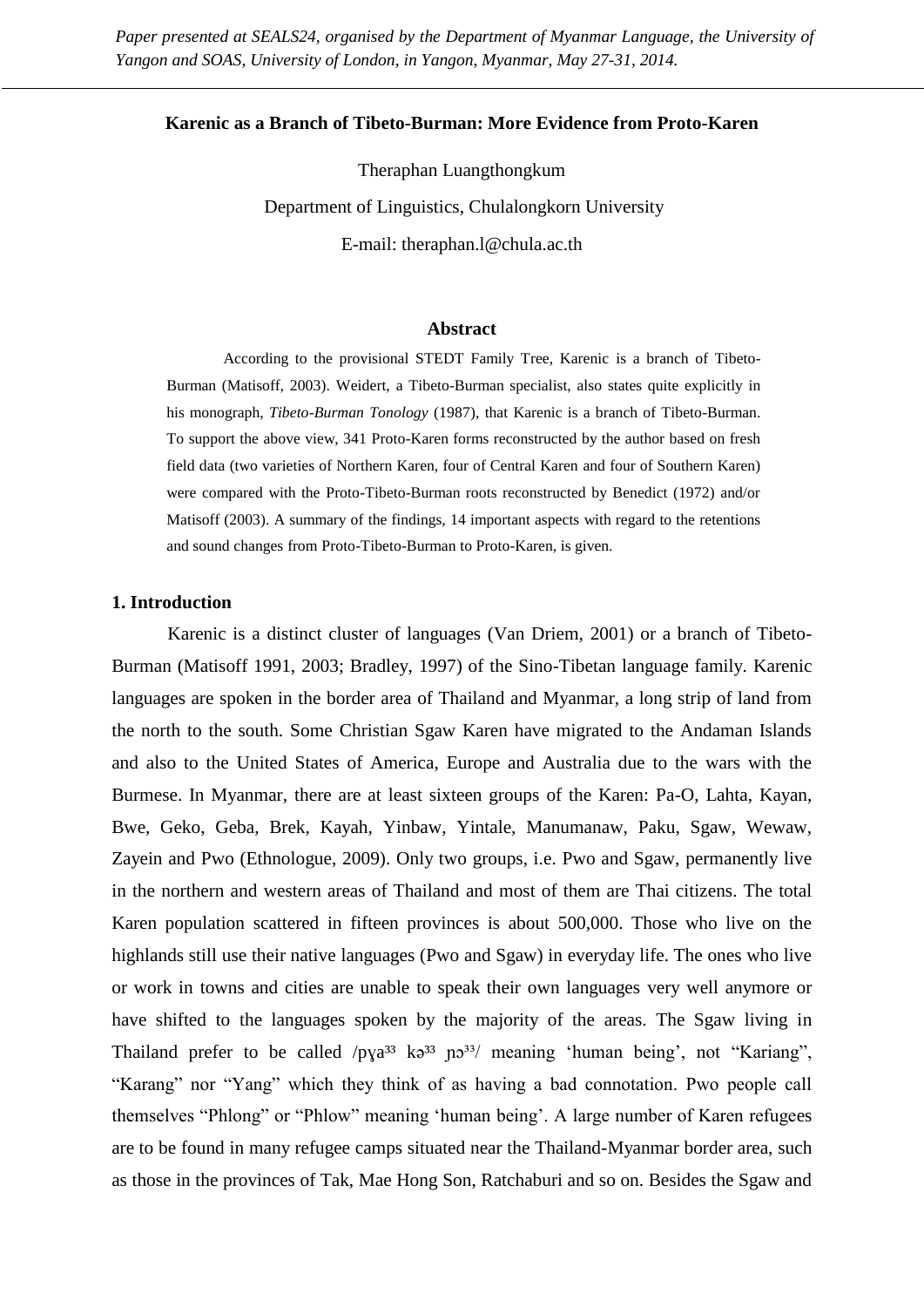Pwo, four more groups have been recorded: Pa-O, Kayah, Kayan and Kayaw. Most of the Pa-O in Thailand are factory labourers in Central Thailand. The Kayah practise dry-field cultivation in Mae Hong Son province, while the Kayan and Kayaw are part of the tourism business of the North. A rough and vague estimate of the total population of the Karen ethnic groups in Myanmar, Thailand, Europe, America and Australia is between 6-12 million (Manson, 2009).

Due to Manson's contribution, a brief overview of Karen linguistic studies from the past to the present, covering about two centuries (1799-2010), can be made. The older works seem to focus on five aspects: language survey and usage, handbook and primer, vocabulary and comparative vocabulary, dictionary and thesaurus, and grammar book and grammatical sketch. From 1946 onwards, more modern linguistic-orientated papers, research monographs, M.A. theses, Ph.D. dissertations and so forth on various linguistic aspects, i.e. phonetics, phonology, morphology and syntax, discourse analysis, and comparative and historical study have appeared. The research works both published and unpublished on Karen linguistics from 1799-2010 are to be found in the Bibliography of Karen Linguistics by Manson (2010).

The aim of this paper is to contribute more evidence to help support the opinion that Karenic is a branch of Tibeto-Burman.

## **2. Brief sketch of Proto-Karen phonology**

The previous reconstructions of Proto-Karen (PK), Haudricourt (1946, 1953), Jones (1961), Burling (1969), Benedict (1972, 1979, 1983) and so on, have mostly been based on the available documented materials in various forms, e.g. language learning materials, dictionaries, personal field notes and so on. The same materials, more or less, have been used for drawing suitable cognates in modern Karenic languages for the PK reconstructions which have been proposed from 1946 to the present. In the recent studies of PK, e.g. Bennett (1992), Solnit (2001, 2013), Shintani (2003) and Manson (2009, 2011), the analysts' personal field notes have been added. This method is good when the old materials are regarded to be the written record of the conservative pronunciation of the past that is assumed to be closer to the proto-language, provided that the transcription done by untrained field workers and nonnative language teachers has been accurate or good enough. On the other hand, we have to accept the fact that the data on pronunciation even though collected by well-trained linguists has undergone various kinds of language variation and change due to language and cultural contact. It is doubtful whether the two types of data are comparable. Being aware of the problems mentioned above, for my reconstruction of the Proto-Karen phonology and lexicon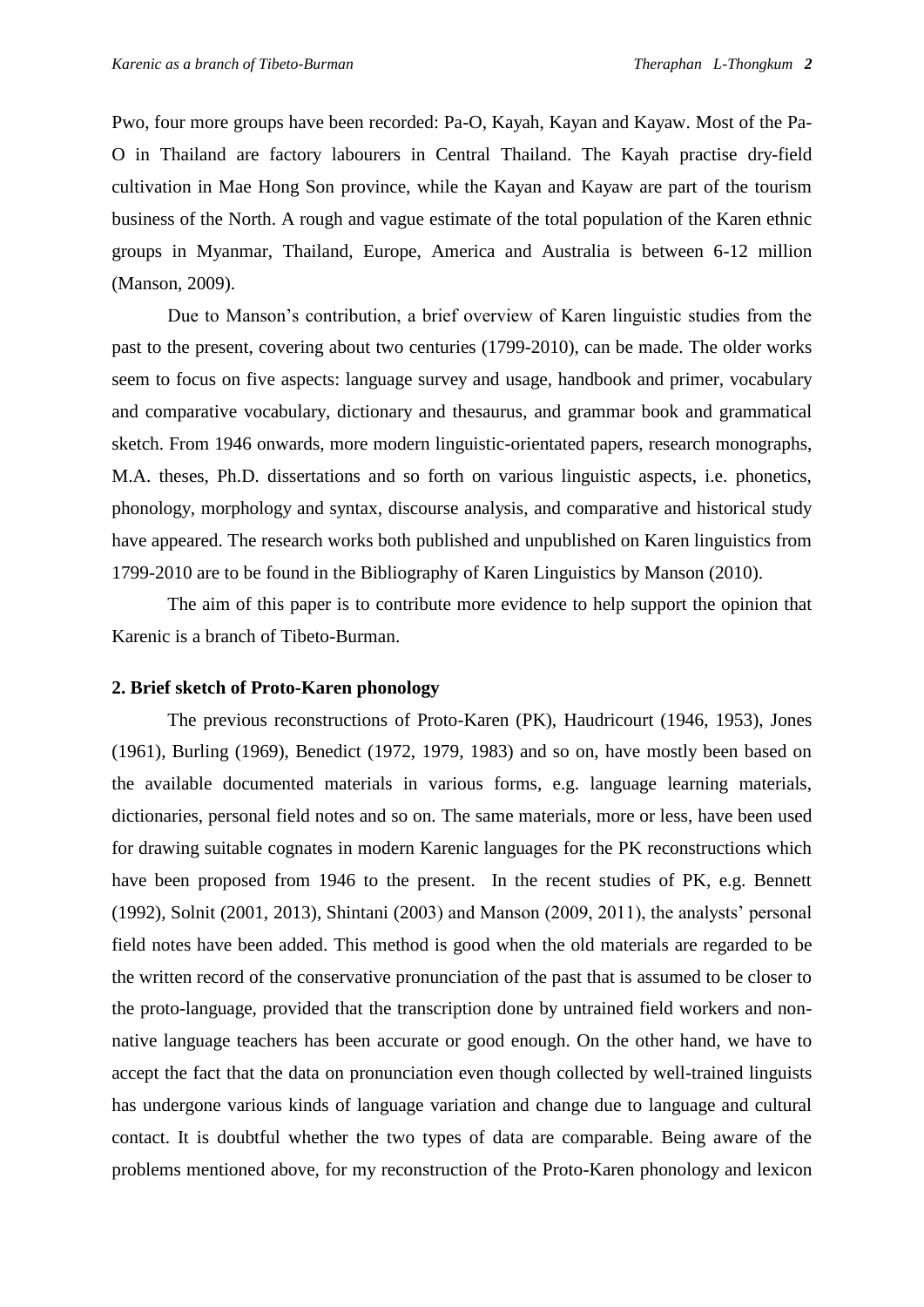presented in this paper, I deliberately used only fresh data collected by myself from 2009- 2011. However, I skimmed through all the available written materials that I could get hold of before devising a word list consisting of 2,000 items with Thai and English glosses. This word list was used as a guideline for data elicited when interviewing my language consultants during my fieldwork in the North and West of Thailand. The elicited data obtained from ten Karen languages and/or their varieties was transcribed using IPA symbols. The minute and unnecessary phonetic differences were eliminated for the sake of a generalisation of the consonant, vowel and tone systems in each Karenic language variety before searching for cognates. For example, the high tones, mid tones and low tones were specified as 55, 33 and 11, respectively, no matter what the detailed phonetic characteristics of these three tones were. As for the contour tones, the more common ones are the falling tones, i.e. 53 or 31. Only a few of the Karen varieties, for example, the variety of Northern Pwo spoken at Ban Dong Dam in Li district of Lamphun province has a rising tone (35) which is rather uncommon. Therefore, the minimisation of phonetic differences was not difficult to achieve.

Even though Karenic languages have been classified with different criteria by different linguists, in selecting the Karenic languages to be used as the representatives of each branch, I adopted Kauffman's geographically based classification. I do not think that a definite subgrouping can be done with certainty until many more Karenic languages spoken in Myanmar have been carefully studied. In my study, two varieties of Pa-O (Northern Pa-O and Southern Pa-O) were chosen to represent Northern Karen (NK); Kayan, E.Kayah, W.Bwe (Henderson's Blimaw) and Kayaw for Central Karen (CK); two varieties of Sgaw (Northern Sgaw and Southern Sgaw) and two varieties of Pwo (Northern Pwo and Southern Pwo) for Southern Karen (SK). For comparative purposes, only the obvious cognates found in the three major branches (NK, CK, SK) or in, at least, two branches (NK and CK, NK and SK, CK and SK) were used. In following this method, most of the items obtained from my language consultants during the interviews had to be eliminated. The correspondence patterns of the onsets (initial consonants), rhymes (vowels and vowels+final consonants) and tones were analysed, and then, the PK phonology and protoforms (341 items) were reconstructed. The following are the onsets, rhymes and tones in Proto-Karen.

#### **Onsets**

| <i>Category I (High series)</i> : *Vl. aspirated stops |                 | *ph      | *th      | *ch                   | $*$ kh    |
|--------------------------------------------------------|-----------------|----------|----------|-----------------------|-----------|
|                                                        | *Vl. nasals     | $*hm(m)$ | $*hn(p)$ | $\therefore$ *hp(p) * | $*$ hŋ(ŋ) |
|                                                        | *Vl. fricatives |          | $*_c$    |                       | *h        |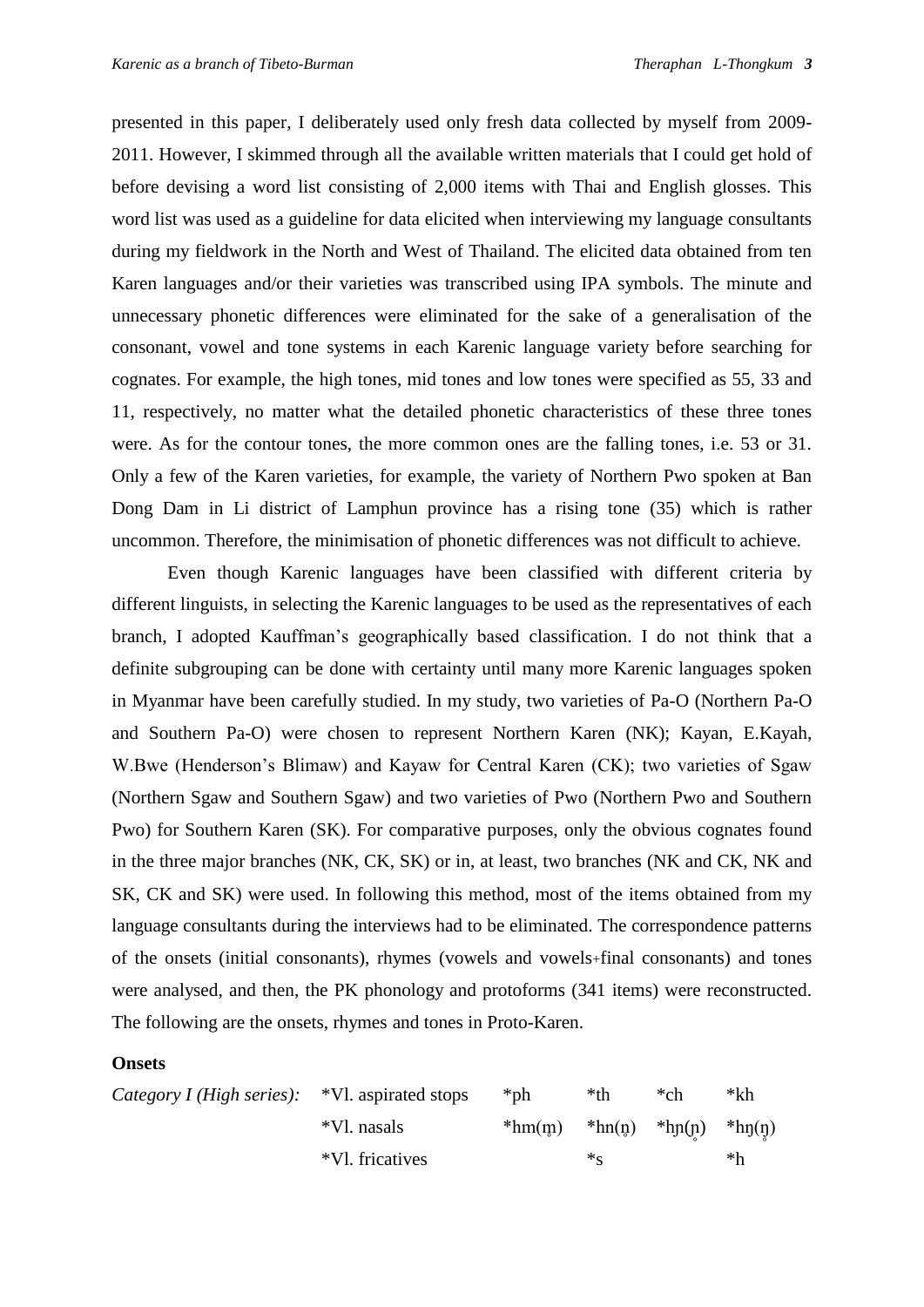|                            |                 |          | *Vl. approximants              |                           |             | $*$ hw $(y)$     |         | $*hl(l)$ |                |                  |         |
|----------------------------|-----------------|----------|--------------------------------|---------------------------|-------------|------------------|---------|----------|----------------|------------------|---------|
|                            |                 |          | *Vl. rhotic                    |                           |             |                  |         | $*hr(f)$ |                |                  |         |
| Category II (Mid series):  |                 |          | *Vl. unaspirated stop          |                           |             |                  |         | $*_{p}$  | $*_{t}$        | $C^*$            | $*_{k}$ |
|                            |                 |          | *Glottal and glottalised stops |                           |             |                  |         | $*2b(6)$ | $*2d(6)$       |                  | $*2$    |
|                            |                 |          | *Glottalised nasal             |                           |             |                  |         |          | $*2n$          |                  |         |
|                            |                 |          | *Glottalised approximants      |                           |             |                  |         | $*2w$    | $*21$          | $*2j$            |         |
| Category III (Low series): |                 |          | *Vd. Stops                     |                           |             | $*b*$            |         | $*d$     | $*$ J          | $*_{g}$          |         |
|                            |                 |          | *Vd. Nasals                    |                           |             | $*m$             |         | $\ast$ n | $\overline{r}$ | $\boldsymbol{A}$ |         |
|                            |                 |          | *Vd. Approximants              |                           |             | $*_{\mathrm{W}}$ |         | $*1$     | $*_{j}$        |                  |         |
|                            |                 |          | *Vd. Rhotic                    |                           |             |                  |         | $*_r$    |                |                  |         |
| Consonant clusters         |                 |          |                                |                           |             |                  |         |          |                |                  |         |
| $*Cw-$                     | *phw            | $*$ thw  | *chw                           | $*$ khw                   | $*_{SW}$    | $*$ hnw          | $*$ hrw |          |                |                  |         |
|                            | $*_{\text{pw}}$ | $*_{cw}$ | $*kw$                          | $*2bw$                    | $*2dw$      | $*2nw$           |         |          |                |                  |         |
|                            | $*m$            | $*dw$    | $*_{\text{gw}}$                | $*_{\eta w}$              |             |                  |         |          |                |                  |         |
| $*Cl$ -                    | *phl            | *khl     | $*_{sl}$                       | $*_{\text{pl}}$           | $*{\bf kl}$ | $*$ ?bl          | $*bl$   | $*_{gl}$ | $*ml$          |                  |         |
| ${}^*Cr$                   | *phr            | $*thr$   | *chr                           | *khr                      | $*_{ST}$    | $*pr$            | $*$ tr  | $*br$    | $*gr$          |                  |         |
| $*Crw-$                    | *khrw           |          |                                |                           |             |                  |         |          |                |                  |         |
| *Cj                        | *chj            | $*$ pj   | $*_{kj}$                       | $*_{\rm\scriptstyle Ijj}$ | *rj         |                  |         |          |                |                  |         |
|                            |                 |          |                                |                           |             |                  |         |          |                |                  |         |

It is noticeable that the reconstructed onsets or initials are quite complex with a large number of voiceless sonorants, glottalised sonorants and consonant clusters. This is due to the fact that some of the onsets derive from the reductions of the Proto-Tibeto-Burman (PTB) prefixes, infixes or the preceding part of compounds, in order to become monosyllabic words with tones (Matisoff, 1973), which has been a process of tonal evolution and tonal development in Southeast Asian languages. Having more solid data on Central Karen languages in the future, perhaps, in some cases, consonant clusters could be reduced and replaced by a reconstruction of sesquisyllabic words. The following are some of the examples of the reductions mentioned above:

 $\mathbf{PTB} * g/b/m-la-y > \mathbf{PK} * bla^B \text{ 'arrow' }$ **PTB** \*s-hywəy, \*s-hwiy >  $PK$  \*swi<sup>B</sup> *'blood'* **PTB** \*b-r-gyat  $\times$  \*b-g-ryat > **PK** \*grot<sup>D</sup> 'eight' **PTB**  $*$ b-wa > **PK**  $*$ *P*bwa<sup>A</sup> *'white'*  $\mathbf{PTB} * \mathbf{b}$ -rey >  $\mathbf{PK} * \mathbf{bre}^{\mathbf{A}} * \mathbf{b}$ *uy*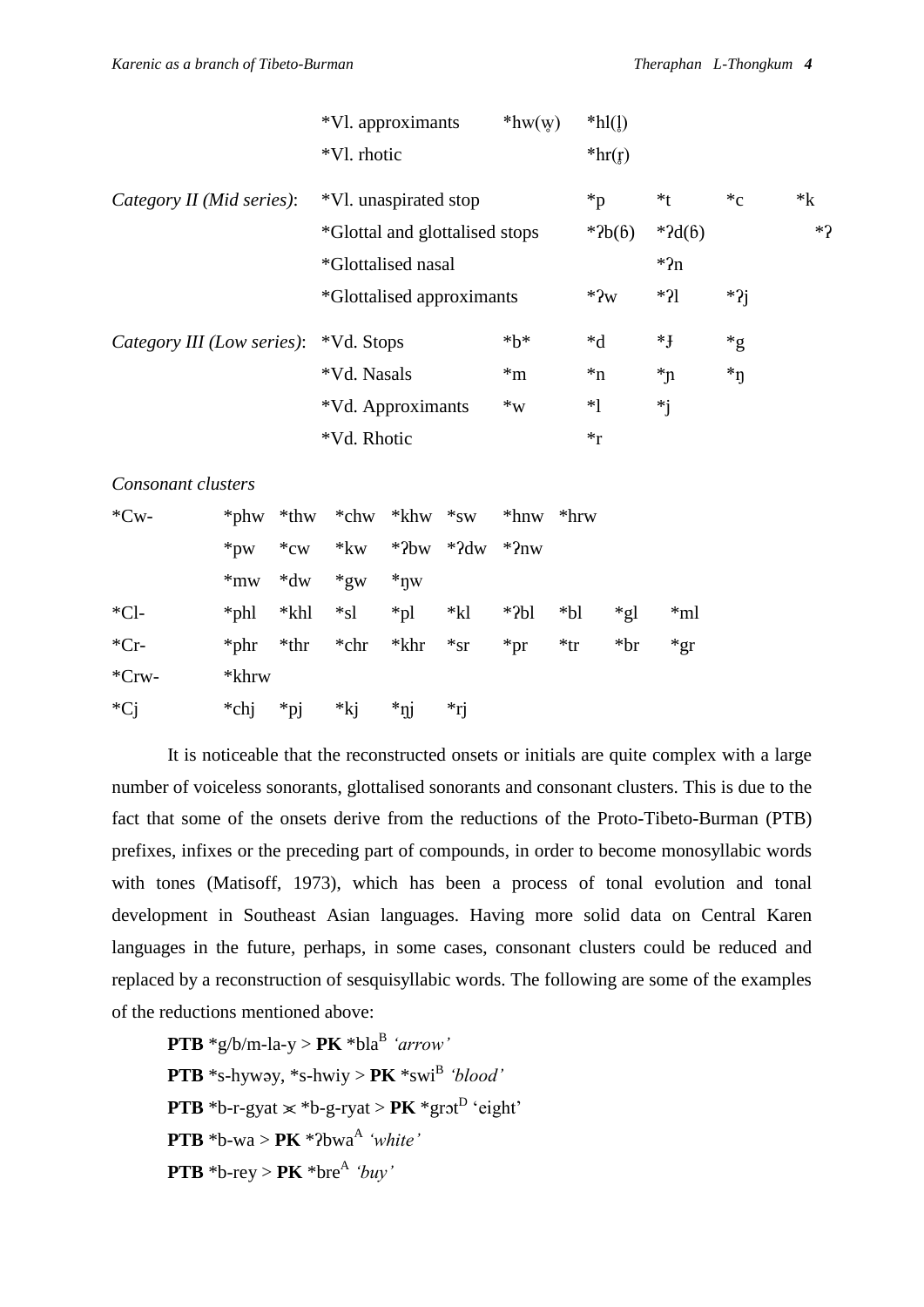**PTB**  $*$ s-hwiy > **PK**  $*$ swi<sup>B</sup> *'blood'* 

#### **Rhymes**

Two types of rhyme were reconstructed, i.e. \*-V and \*-VC; and among \*-C are: \*-m, \*-n, \*-n, \*-N (unable to identify which of the three nasals), \*-i, \*-w,  $(*-p)$ , \*-t, \*-k, \*-?

Based on my own field data and the data drawn from Henderson (1997), 56 rhymes were reconstructed. They can be divided into four types, as follows:

*Type I* : \*-i \*-e \*-ɛ \*-ɨ \*-ə \*-a \*u \*-o \*-ɔ  $Type II: *-im *-im *-im *-en *-eN *-em *-en *-en *-en *-eN *-im *-im *-in *-in$  $*$ -əm  $*$ -ən  $*$ -əN  $*$ -am  $*$ -an  $*$ -aN  $*$ -un  $*$ -un  $*$ -uN  $*$ -om  $*$ -on  $*$ -on  $*$ - $\sim$ N *Type III* : \*-ej \*- $\varepsilon$ j \*-aj \*-aw \*-ow *Type IV* : \*-iʔ \*-it \*-ik \*-eʔ \*-ek \*-ɛʔ \*-əʔ \*-aʔ \*-at \*-uʔ \*uk \*-oʔ \*-ot \*-ok \*- $2^*$  \*- $2^*$ 

Among the 56 PK rhymes listed above, the rhymes having the \*a vowel were reconstructed with more confidence due to the neat patterns of correspondences.

## **Tones**

Three tones, i.e. \*A, \*B and \*D were reconstructed. The \*A and \*B tones occur in non-checked syllables while the \*D tone occurs in checked syllables.

The correspondences of the onsets, rhymes as well as the ones of tones in modern Karenic languages can be found in Luangthongkum (2014).

## **3. Karenic as a PTB branch**

It has widely been accepted that Karenic is a branch of Tibeto-Burman. Weidert, a Tibeto-Burman specialist, states this quite explicitly in his monograph Tibeto-Burman tonology (1987). He provides a long list of both the present-day Karen roots and the reconstructed PK ones from many sources and compares them with the cognates, or in some cases lookalike words, found in the other branches of Tibeto-Burman laying emphasis on the TB languages spoken in areas distant from where the Karen live, to avoid cases of contact relationship. About 168 etyma are given in the monograph, the details of which are to be found on pages 334-367 of the monograph.

Haudricourt (1946, translated by Matisoff, ms.) points out numerous similarities between Karen and Burmese lexical items (pp.31-32). These items seem to be items of basic vocabulary which are "the very core of the language" (p.31). The following are the Proto-Karen and Burmese cognates listed in Haudricourt (1946).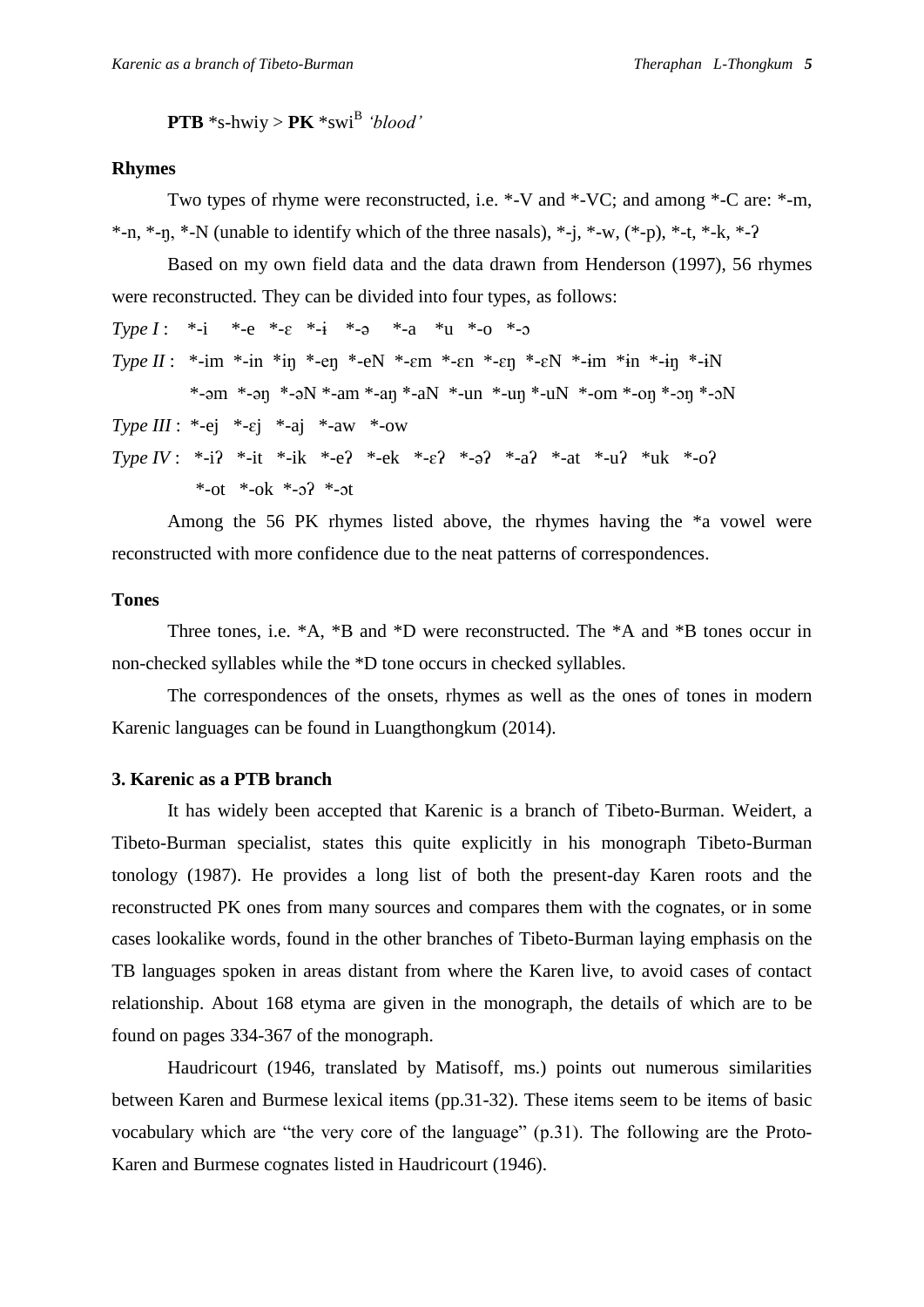| <b>Gloss</b> | Proto-Karen | <b>Modern Burmese</b> |
|--------------|-------------|-----------------------|
| 'bitter'     | *kha'       | khâ                   |
| 'blood'      | *swi        | $\theta w\hat{e}i$    |
| 'day'        | *ni         | nei'                  |
| 'die'        | $*_{si}$    | khwêi                 |
| 'dog'        | *thwi'      | $\theta$ ei           |
| 'ear'        | *na         | nâ                    |
| 'elephant'   | *chaN       | hsin                  |
| 'fire'       | *hme        | mî                    |
| 'moon'       | *hla        | la'                   |
| 'mouth'      | $*$ hnoT    | hnou?                 |
| 'nose'       | *hna        | hna                   |
| 'tail'       | *mê'        | myî                   |
| 'ten'        | *chi        | hse                   |
| 'three'      | *söN        | $\theta$ ôun          |
| 'tiger'      | *khe        | câ                    |
| 'tooth'      | *swa        | $\theta w\hat{a}$     |
| 'two'        | *hni        | $h$ n $\Omega$        |
| 'whole'      | *hlöN       | Palôu <sub>N</sub>    |

To support the view that Karenic is a branch of Tibeto-Burman, I compared my reconstructed PK roots with the PTB roots reconstructed by Matisoff (2003) and/or Benedict (1972) which can be accessed from the STEDT database. My findings with regard to the retentions and some interesting patterns of sound changes, altogether 14 aspects, from PTB to PK are illustrated below.

## **(1)** *Retention of the PTB low central vowel \****a** *in PK*

| PTB $*g/m/b$ -la-y > PK $*2blaB$ 'arrow'                                                       | PTB *tsa-t, *tsa > PK *cha <sup>A</sup> 'ill'             |
|------------------------------------------------------------------------------------------------|-----------------------------------------------------------|
| PTB $*_{g-p}$ <sup>w</sup> a, $*_{r-p}$ <sup>w</sup> a, $*_{r-wa}$ > PK $*_{hwa}$ <sup>B</sup> | PTB $*$ m-twa > PK $*$ tha <sup>A</sup> 'handspan'        |
| 'bamboo'                                                                                       |                                                           |
| PTB $*ka > PK *khaB 'bitter'$                                                                  | PTB $*_{r/g}$ -na > PK $*_{hna}$ <sup>B</sup> 'listen to' |
| PTB *s-ka $\times$ *m-ka-y > PK *ka <sup>B</sup> 'chin, jaw'                                   | PTB $*pa > PK * phaA 'male, father'$                      |
| PTB $*ra > PK *braA$ 'person, people'                                                          | PTB $*_{S/g}$ -la > PK $*$ ?la <sup>A</sup> 'moon, month' |
| PTB $*$ ma-t > PK $*$ ma <sup>B</sup> 'lost, disappear'                                        | PTB *tsa > PK *sa <sup>B</sup> 'salt'                     |
| PTB $*_{r/g-na}$ , $*_{s-na}$ > PK $*_{na}^B$ 'ear'                                            | PTB *b-wa > PK *?bwa <sup>A</sup> 'white'                 |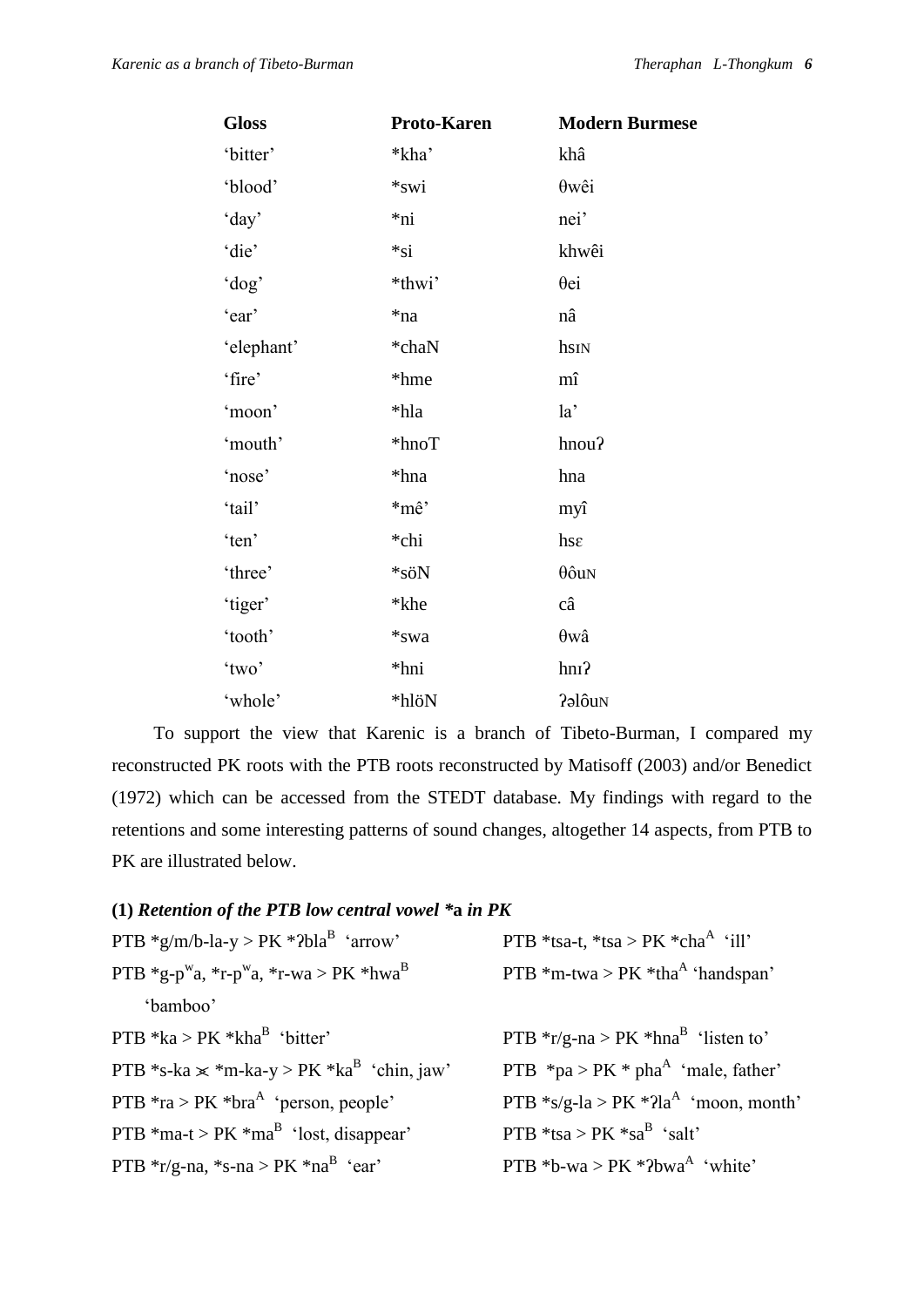PTB  $*$ r-gya > PK  $*$ g-rja<sup>A</sup> 'hundred' PTB  $*pwa$ ,  $*wa > PK *gwa<sup>A</sup> 'husband'$ 

'hundred'  $PTB * \eta ya > PK * \eta na^B$  'flesh, meat'

## *(2) Retention of the PTB final nasals \*-m \*-n \*-ŋ in PK*

| PTB $*mi:n > PK *minA 'name'$                              |
|------------------------------------------------------------|
| PTB $*$ s-min > PK $*$ hmin <sup>A</sup> 'ripe, cooked'    |
| PTB $*$ dzyim > PK $*$ chim <sup>A</sup> 'salty, sweet'    |
| PTB *m-nam > $PK * (h)$ nim <sup>A</sup> 'smell'           |
| PTB $*_{r-\text{lun}} > PK * \text{lon}^{B}$ 'stone, rock' |
| PTB *s-ton > PK *g-tho $N^A$ 'thousand'                    |
| PTB $*$ g-sum > PK $*$ səm <sup>A</sup> 'three'            |
| PTB *s-ni (:) $\eta$ > PK *hnen <sup>B</sup> 'year'        |
|                                                            |

*Note*: \*-N means that the place of articulation of the *final nasal* of the reconstructed form cannot be definitely identified.

## *(3) PTB \*voiced onsets > PK \*voiceless or \*glottalised onsets*

| PTB $*d$ -wam > PK $*$ tham 'bear (animal)'  | PTB $*d$ -yuk > PK $*t$ -khro $2^D$ 'sambha deer'          |
|----------------------------------------------|------------------------------------------------------------|
| PTB $*$ dow > PK $*$ tho <sup>B</sup> 'bird' | PTB $*$ dzyim > PK $*$ chim <sup>A</sup> 'salty, sweet'    |
| PTB $*mi > PK * hmiB$ 'female, woman'        | PTB *b-wa > PK *?bwa $^A$ 'white'                          |
| PTB $*$ mey > PK $*$ hme <sup>B</sup> 'fire' | PTB *ga:p > PK *kha? <sup>D</sup> 'shoot (v.)'             |
| PTB *ba: $r > PK$ *pho <sup>A</sup> 'flower' | PTB $*$ gwa-n > PK $*$ chw $\epsilon$ n <sup>A</sup> 'wear |
|                                              | (shoulder bag)'                                            |
| PTB *lap > $PK$ *hla <sup>B</sup> 'leaf'     | PTB $*$ dzo:p > PK $*$ cwi $K^D$ 'suck'                    |
| PTB $*_{r-na} > PK * hnaB$ 'listen to'       | PTB $*$ g-nis > PK $*$ k-hnej <sup>A</sup> 'two'           |
| PTB $*_{r-wa}$ > PK $*_{hwa}^B$ 'bamboo'     | PTB *g-lan > PK *hlan <sup><math>A/B</math></sup> 'hawk'   |
| PTB *dwəy > PK *?dej <sup>B</sup> 'egg'      | PTB *d-ləy > PK *klej <sup>B</sup> 'crossbow'              |

*Note:* \*-K means that the place of the articulation of the *final stop* of the reconstructed form cannot be definitely identified.

| (4) PTB prefix *s-followed by a stem with *voiced sonorant > $PK$ *voiceless initials |                                             |
|---------------------------------------------------------------------------------------|---------------------------------------------|
| PTB $*_{\text{S-min}} > \text{PK} * \text{hmin}^{\text{A}}$ 'ripe, cooked'            | PTB *s-lun > PK *hlon <sup>B</sup> 'maggot' |
| PTB $*$ s-ley > PK $*$ hli <sup>B</sup> 'squirrel'                                    | PTB *s-mway > PK *hmej <sup>A</sup> 'sleep' |
| PTB *s-ni(:)n > PK *hnen <sup>B</sup> 'year'                                          | PTB *s-lay > PK *hlaj <sup>B</sup> 'lick'   |

*(5) PTB \*voiceless unaspirated stop initials > PK \*voiceless aspirated stop initials* PTB  $*$ tak > PK  $*$ tha<sup>B</sup> 'weave (cloth)' 'weave (cloth)'  $PTB * kroy > PK * khlo<sup>B</sup> 'snail'$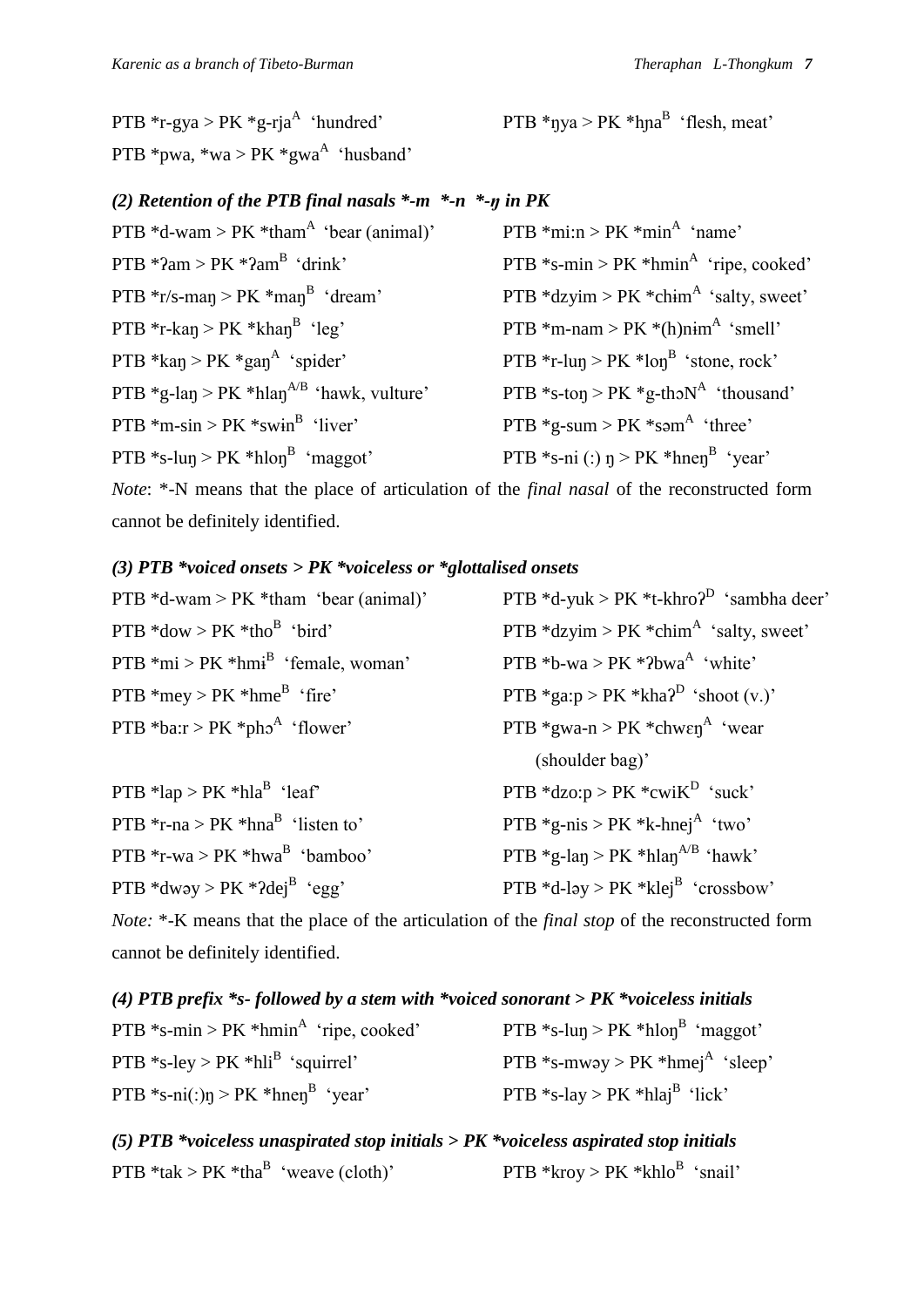| PTB *r-kan > PK *khan <sup>B</sup> 'leg'     | PTB $*s$ -ton > PK $*g$ -thon <sup>A</sup> 'thousand' |
|----------------------------------------------|-------------------------------------------------------|
| PTB $*pa > PK *phaA 'male, father'$          | PTB *kraw-t > $PK *$ chrow <sup>B</sup> 'wash         |
|                                              | (clothes)'                                            |
| PTB *s-kew > $PK$ *khwi <sup>A</sup> 'nine'  | PTB *pwa:y > PK *phe^{A} * bran, chaff                |
| PTB *d-kruk > PK *khrow <sup>A</sup> 'six'   |                                                       |
| (6) PTB voiced rhotic $*-r > PK - \emptyset$ |                                                       |
| PTB *s(y)ar > PK *gra <sup>B</sup> 'insect'  | PTB $*_{S}$ -kar > PK $*_{cha}$ <sup>B</sup> 'star'   |
| PTB *swa: $r > PK$ *chja <sup>B</sup> 'sour' |                                                       |
|                                              |                                                       |

*(7) PTB \*voiceless alveolar fricative \*-s > PK \*voiceless alveolar stop \*-t*  PTB  $*$ was > PK  $*$ kwat<sup>D</sup> 'bee (Apis cerana)' PTB  $*$ s-nis > PK  $*$ ?nwet<sup>D</sup> 'seven'  $PTB *rus > PK *khrwit<sup>D</sup> 'bone'$ 

# *(8) PTB \*voiceless stop finals have remained \*voiceless stop or have become glottal stop \*-ʔ in PK*

| PTB *nuk > PK *nok <sup>D</sup> 'brain'                                | PTB *k-r-pwat > PK *s-wa $2^D$ 'land leech'               |
|------------------------------------------------------------------------|-----------------------------------------------------------|
| PTB *b-r-gyat $\times$ *b-g-ryat > PK *khr/grot <sup>D</sup>           | PTB *?ap $\ge$ *ga:p > PK *kha? <sup>D</sup> 'shoot (v.)' |
| 'eight'                                                                |                                                           |
| PTB *smik $\ge$ *s-myak > PK *m $\varepsilon$ <sup>2</sup> 'eye, face' | PTB *ma: $k > PK$ *ma? <sup>D</sup> 'son-in-law'          |
|                                                                        |                                                           |
| PTB *1-tsyak > PK *tha? <sup>D</sup> 'iron, needle'                    | PTB $*$ dzo:p > PK $*$ cwiK <sup>D</sup> 'suck'           |

## *(9) PTB high back vowel \*u* **>** *PK mid back vowel \*o (vowel lowering)*

| PTB *nuk > PK *nok <sup>D</sup> 'brain'             | PTB $*d$ -kruk > PK $*$ khrow <sup>A</sup> 'six' |
|-----------------------------------------------------|--------------------------------------------------|
| PTB *d-yuk > PK *t-khro? <sup>D</sup> 'sambha deer' | PTB *b-ru: $l > PK$ *row <sup>B</sup> 'snake'    |
| PTB $*run > PK *nonA 'horn'$                        | PTB *r-lun > PK *lon <sup>B</sup> 'stone'        |
| PTB *s-lun > PK *hlon <sup>B</sup> 'maggot'         | PTB *b-yuw > PK *jow <sup>B</sup> 'mouse, rat'   |

*(10) PTB off-gliding rhyme \*-iy > PK monophthong \*-i*

| PTB *s-hwiy > PK *swi <sup>B</sup> 'blood' | PTB $*$ r-miy > PK $*$ rwi <sup>B</sup> 'root' |
|--------------------------------------------|------------------------------------------------|
| PTB *kwiy > PK *thwi <sup>B</sup> 'dog'    | PTB *bwiy > PK *wi <sup>A</sup> 'bamboo rat'   |
| PTB $*_{S/g}$ -liy > PK $*_{Kli}^A$ 'flea' |                                                |

# *(11) PTB off-gliding rhyme \*-ey > PK monophthong \*-e*

| PTB *b-rey > PK *bre <sup>A</sup> 'buy'      | PTB $*$ rey > PK $*$ re <sup>B</sup> 'rattan' |
|----------------------------------------------|-----------------------------------------------|
| PTB $*$ mey > PK $*$ hme <sup>B</sup> 'fire' | PTB $*d$ -key > PK $*khe^{A}$ 'tiger'         |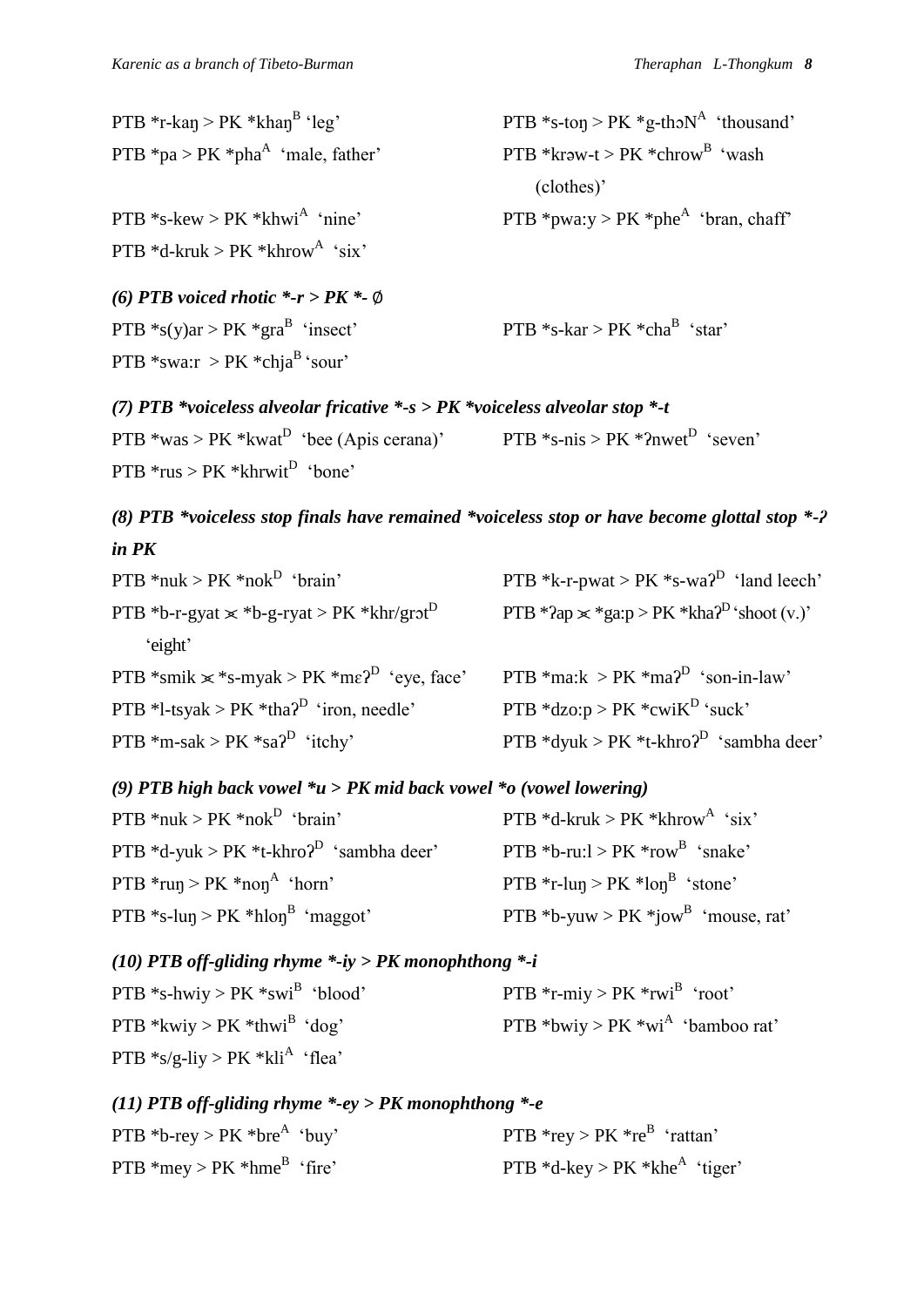PTB  $*_{r\text{-ney-t}} > PK *_{n\text{e}}^{B}$  'get, obtain'

## *(12) PTB off-gliding rhymes \*-***a***y and \*-***a***:y > PK monophthong \*-e*

PTB \*pwa: $v > PK$  \*phe<sup>A</sup> 'bran, chaff' PTB \*s/m-lay > PK \*ble<sup>A</sup> 'tongue' PTB  $*$ r-may > PK  $*$ me<sup>B</sup> 'tail'

## *(13) PTB off-gliding rhyme \*-əy > PK off-gliding rhyme \*-ej(ey)*

| PTB *d-ləy > PK *klej <sup>B</sup> 'crossbow'          | PTB *b-ləy > PK *lej <sup>A</sup> 'grandchild'   |
|--------------------------------------------------------|--------------------------------------------------|
| PTB $*mlay > PK *khlejA 'boat'$                        | PTB $*$ r/s-mwəy > PK $*$ hmej <sup>A</sup> 'lie |
|                                                        | down, sleep'                                     |
| PTB *tway $\times$ *dway > PK *?dej <sup>B</sup> 'egg' | PTB *d-kəy > PK *d-khej <sup>A</sup> 'barking    |
|                                                        | deer'                                            |
| PTB *nəy > PK *nej <sup>A</sup> 'sun, day'             |                                                  |

*(14) PTB \*prefix-stem and/or \*-infix-stem > PK \*CC-*

| PTB *g/b/m-la-y > PK *bla <sup>B</sup> 'arrow'                   | PTB *s-hyway, *s-hwiy > PK *swi <sup>B</sup> |
|------------------------------------------------------------------|----------------------------------------------|
|                                                                  | `blood'                                      |
| PTB *b-r-gyat $\times$ *b-g-ryat > PK *grot <sup>D</sup> 'eight' | PTB *b-wa > PK *?bwa <sup>A</sup> 'white'    |
| PTB *b-rey > PK *bre <sup>A</sup> 'buy'                          | PTB *s-hwiy > PK *swi <sup>B</sup> 'blood'   |

The following is a summary of the 14 aspects with examples mentioned above: (1) the retention of PTB  $*a$  in PK, (2) the retention of PTB  $*$ final nasals in PK, (3) the PTB  $*vd$ . C- $>$  PK \*vl. C- / \*glottalised C-, (4) the PTB prefix \*s- vd. sonorant  $>$  PK \*vl. sonorant, (5) the PTB \*vl. unaspirated stop > PK \*vl. aspirated stop (onset), (6) the PTB  $*$ -r > PK  $*$ - $\varphi$ , (7) the PTB  $*$ -s > PK  $*$ -t, (8) the PTB  $*$ final stops have remained or changed to  $*$ -? in PK, (9) the PTB  $*u > PK *o$ , (10) the PTB  $*iv > PK *i$ , (11) the PTB  $*ev > PK *e$ , (12) the PTB  $*av >$ PK \*e and (13) the PTB \* $\gamma y > P K$  \*ej. It would be very interesting if we could find cognates and compare them at the proto level, such as Proto-Karen with Proto-Lolo(Yi)-Burmese-Naxi, Proto-Karen with Proto-Nungish-Luish, Proto-Karen with Proto-Baic and so forth. A comparison between Proto-Karen and Old Chinese focusing on the Karen innovations will also be interesting.

## **4. Discussion**

The results of the comparision between Proto-Tibeto-Burman (PTB) and Proto-Karen (PK) cognates as illustrated above incline me to believe that it is correct to classify Karenic as a branch of Tibeto-Burman as stated by Matisoff (2003) and some of the other Tibeto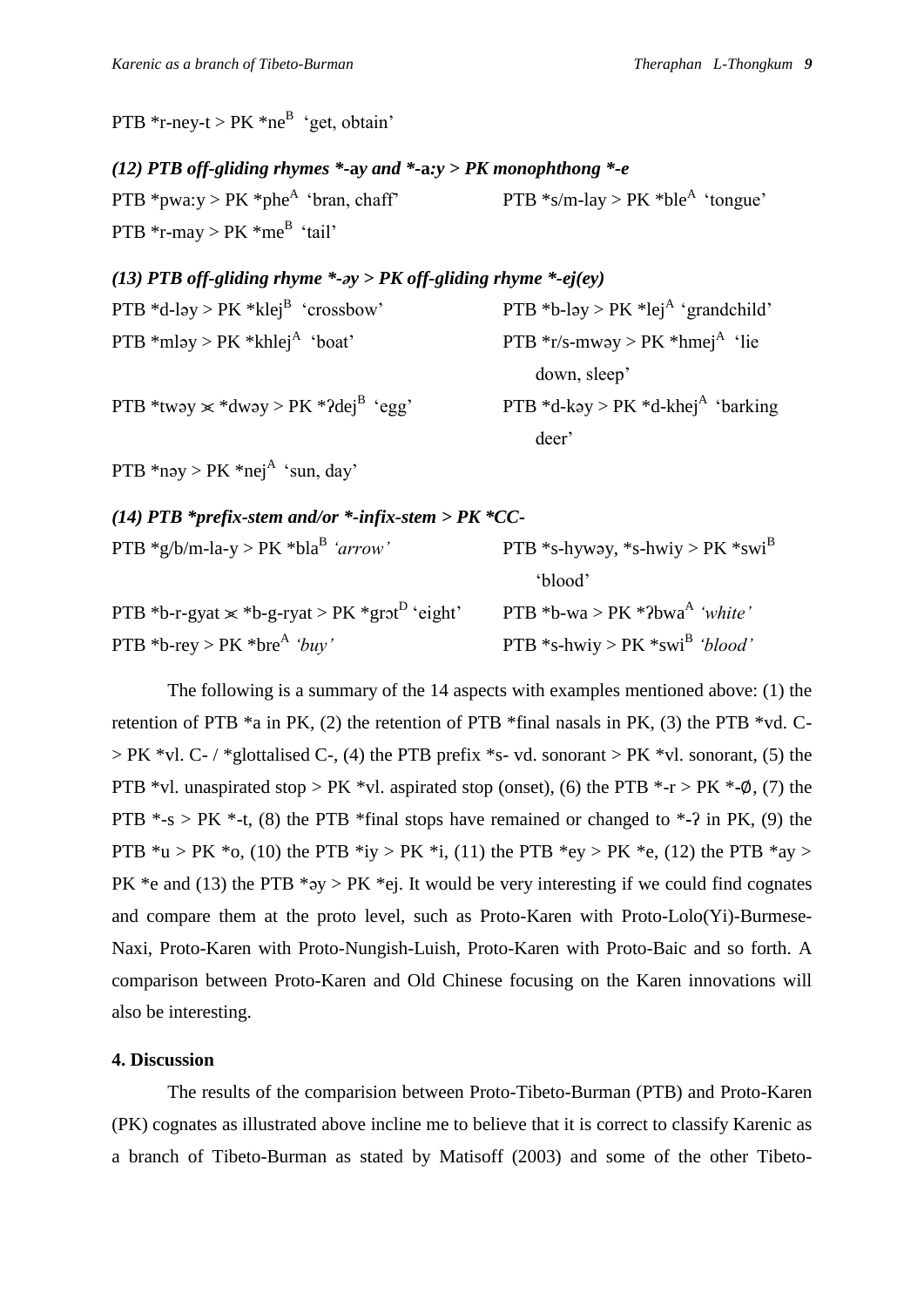Burman specialists. Genetic relationships can become less and less clear because languages are prone to variation and change caused by contact relationships among the languages used in the same areas. The Karen speaking people moved from their homeland to the areas where they now live in Myanmar and Thailand earlier than the other Tibeto-Burman ethnic groups. Moreover, they have been in contact with the Tai and the Mon for many hundred years. Therefore, it is not unusual that their languages should have slowly deviated from those spoken by their ancesters. A large number of Austroasiatic and Tai loanwords can be detected as shown in Luce (1959).

To help clearify our doubts, more information on Central Karen languages spoken in Myanmar is needed. With the official birth of the ASEAN Community in the year 2015, we do hope that academic co-operation and collaboration between specialists of Southeast Asian languages and linguists will be encouraged by the authorities of the ten nations, especially Myanmar and Thailand.

## **Acknowledgements**

I would like to express my gratitude to the Thailand Research Fund (TRF) for funding the "Karen Linguistics Project" from 2009-2012. Many thanks go to my Thai and international colleagues, especially James A. Matisoff, for their support and contributions of ideas to my work and also to my research assistants, Sujinat Jitwiriyanont, Karnthida Kerdpol and Warunsiri Pornpottanamas for their help in many different ways. Lastly but not least, I would like to thank my Karen language consultants and the local authorities at the many research sites for their kind co-operation, assistance and hospitality.

## **References**

Benedict, Paul K. 1972. *Sino-Tibetan: a conspectus*. New York: Cambridge University Press.

- Benedict, Paul K. 1979. Four forays into Karen linguistic history. *Linguistics of the Tibeto-Burman Area* 5.1:1-35
- Benedict, Paul K. 1983. Proto-Karen final stops. *Linguistics of the Tibeto-Burman Area* 7.2: 112-123.
- Bennett, J. Fraser. 1992. Phonetics and phonology of Karen languages. (ms.)
- Bradley, David. 1997. Tibeto-Berman languages and classification. *Papers in Southeast Asian linguistics 14*, ed. David Bradley, 1-71. Canberra: Pacific Linguistics.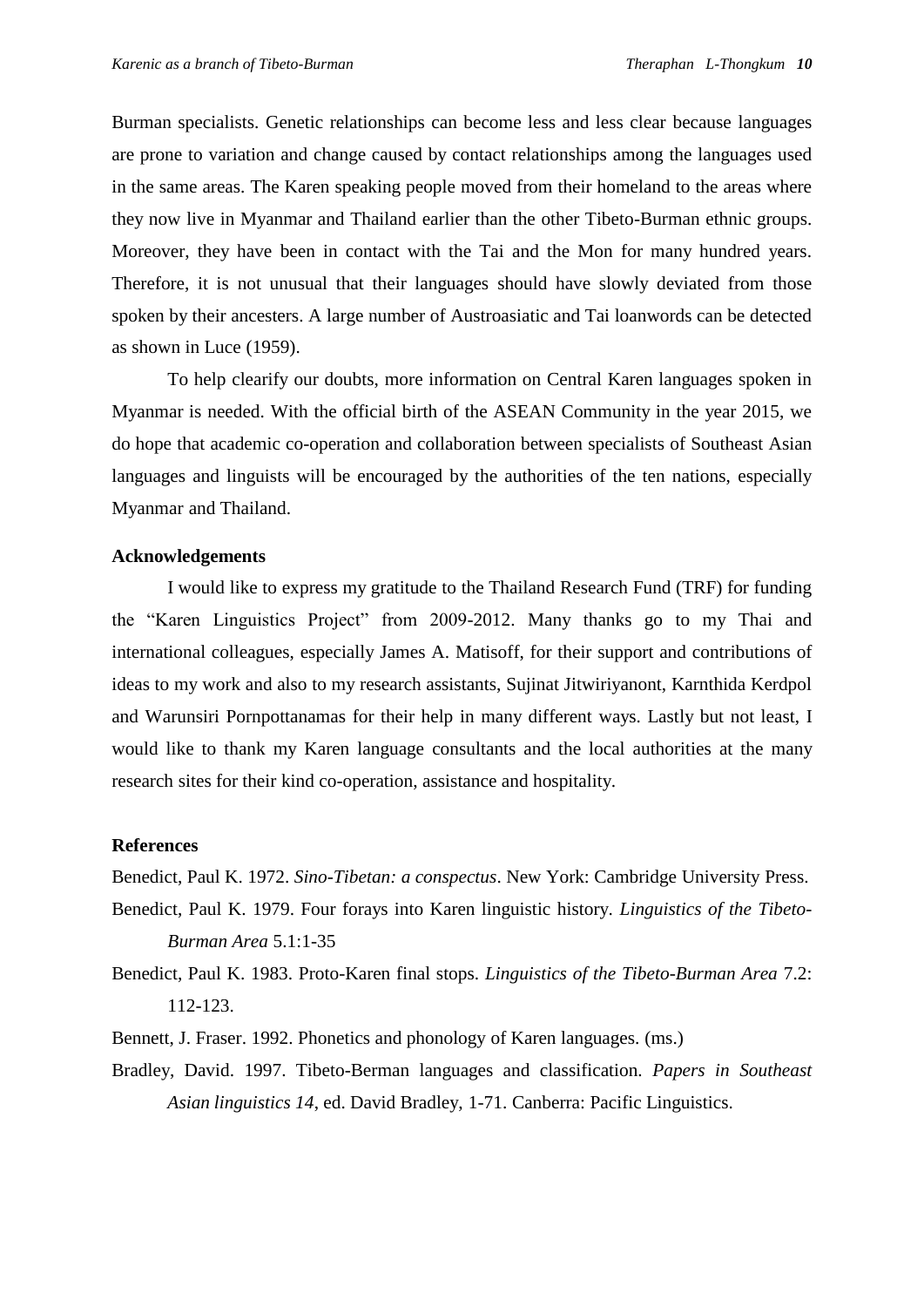- Burling, Robbins. 1969. Proto-Karen: A reanalysis. *Occasional Papers of the Wolfenden Society on Tibeto-Burman Linguistics vol 1*. Ann Arbor, MI: Department of Linguistics, University of Michigan.
- Haudricourt, André-Georges. 1946. Restitution du Karen commun. *Bulletin de Société Linguistique de Paris* 42.1.103-111. (The reconstruction of Proto-Karen, translated by James A. Matisoff, ms.)
- Haudricourt, André-Georges. 1953. À propos de la restitution du Karen commun. *Bulletin de la Société Linguistique de Paris.* 49.1.129-132
- Henderson, Eqgénie J. A. 1997. *Bwe Karen dictionary: with text and English-Karen word list (2 vols)*. London: School of Oriental and African Studies.
- Jones, Robert B. 1961. *Karen linguistic studies: description, comparison and texts*. Berkeley: University of California Press.
- Lewis, M. Paul (ed.). 2009. *Ethnologue: languages of the world*, Sixteenth edition. Dallas, Texas: SIL International. (online)
- Luangthongkum, Theraphan. 2014. Proto-Karen (\*k-rjan<sup>A</sup>) fauna. *Manusya*, Special Issue no. 20: 86-123.
- Luce, Gordon H. 1959. Introduction to the comparative study of Karen languages. *Journal of the Burma research society* 42.1:1-18.
- Manson, Ken. 2009. Prolegomena to reconstructing Proto-Karen. *LaTrobe working papers in linguistics 12*.
- Manson, Ken. 2010. Bibliography of Karen linguistics. Payap University. (online)
- Manson, Ken. 2011. The subgrouping of Karen. Paper presented at SEALS 21, Bangkok. (online)
- Matisoff, James A. 1973. Tonogenesis in Southeast Asia. *Consonant types and tone,* ed. Larry Hyman, 73-95. Los Angeles: University of Southern California.
- Matisoff, James A. 1991. Sino-Tibetan linguistics: present state and future prospects, *Annual review of anthropology* 20: 469-504.
- Matisoff, James A. 2003. *Handbook of Proto-Tibeton-Burman: system and philosophy of Sino-Tibetan reconstruction*. Berkeley: University of California Press.
- Shintani, Tadahiko. 2003. Classification of Brakaloungic (Karenic) languages, in relation to their tonal evolution. *Proceedings of the symposium cross-linguistic studies of tonal phenomena: historical development, phonetics of tone, and descriptive studies,* ed. Shigeki Kaji, 37-54. Tokyo: Tokyo University of Foreign Studies.